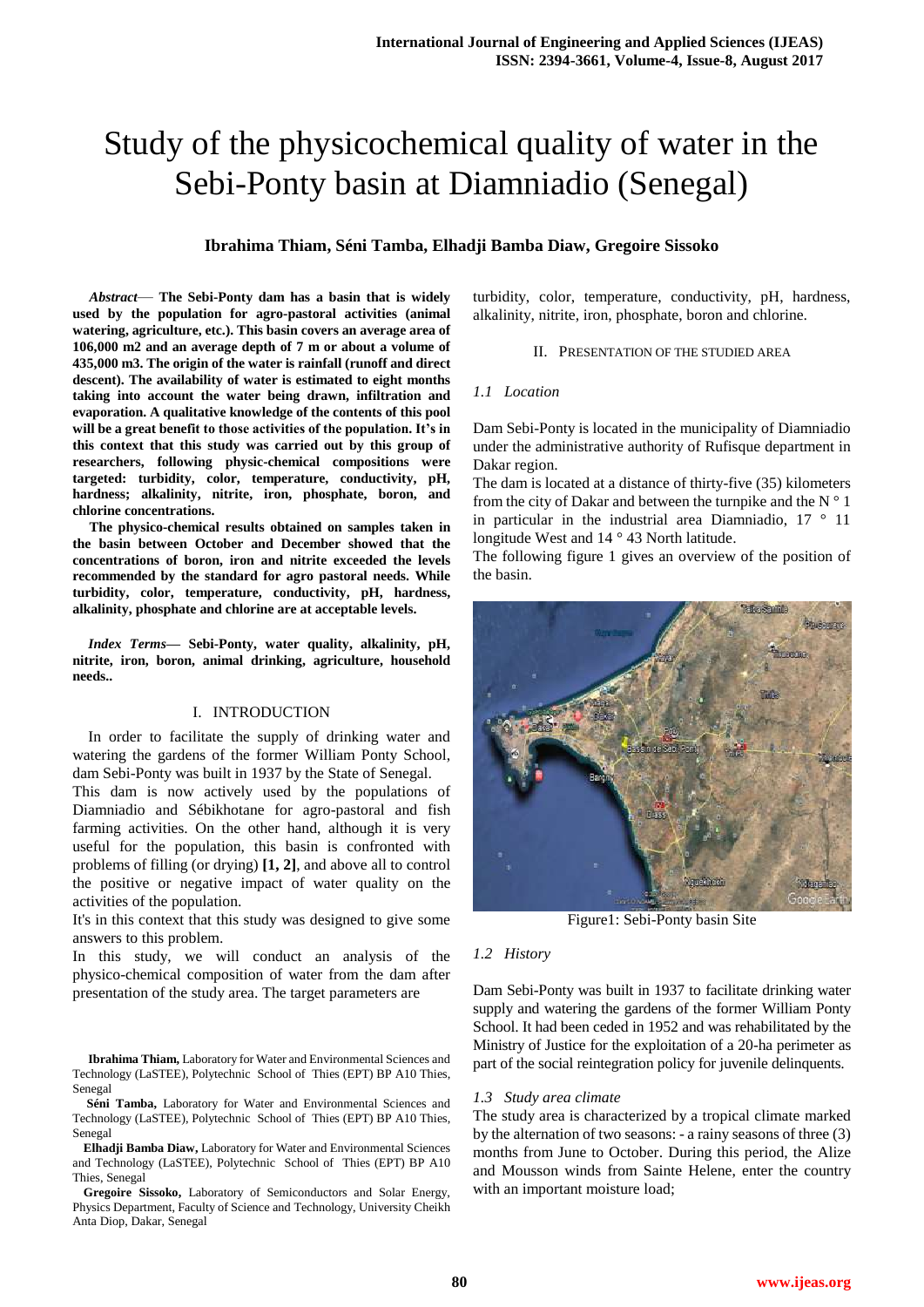- a dry season of nine (9) months; this period is swept by the Harmattan and Alize continental hot dry wind.

The average annual rainfall for Dakar region between 1985 and 2014 is 401.30 mm, with a large variation over the last ten (10) years. The days of precipitation per year are very low with an average of 25 days.

This confirms that the water potential of the area is similar to that of the country (Senegal) greatly reduced in recent decades. Intervals between 5 and 100 years are sufficient for determining the annual rainfall **[3, 4]**.

The thermal regime of the zone is characterized by relatively low temperatures with two (2) seasons. The cold season from December to March and the hot season between April and November.

## III. QUALITY OF WATER

In this section, we will study some physico-chemical properties of the sebi-ponty basin.

An analysis of some important parameters considered for agriculture or harmful to agricultural development, pastoral and fisheries will be made, in order to judge the quality of the water.Water stored in a basin with the soil composition is dominated as a whole, by fine sand and clay.

#### *1.1 Materials used*

The samples and tests were carried out with a material made of a water analysis briefcase including a conductivity meter with a built-in thermometer, a cooler for storing samples, a HANNA pH meter, water samplers for sampling in depth and 500 ml bottles with labels to mention the origin, location, date and time of sampling.

In the laboratory, we used an AL 800 spectrophotometer, reagents for different dosages, bowls, agitators, beakers, flasks and pipettes.

## *1.2 Methodology*

Different locations were identified in the basin for sampling at different times in order to make the results as representative as possible. Three sampling campaigns were conducted between October and December. All samples were held between 11am and 1 pm in October, November and December, at different depths through the water samplers.

The cooler was used to keep the samples in the vials, and this to avoid a temperature change that would result in chemical reactions that may change the chemical composition of water. Some parameters such as pH, conductivity and temperature were measured on site, and the other analyzes were done in laboratory.

## *1.3 Presentation and interpretation of results*

In this section, we present the results of the different quality analysis. Results will be compared to standards of agro-pastoral used and analysis of the positive or negative consequences will be done. The target parameters are: turbidity, color, temperature, conductivity, pH, hardness, alkalinity, iron, phosphate, boron, chlorine and nitrite.

## *1.3.1 Turbidity*

Turbidity is one of the most important properties of natural waters; it is defined as the inverse of the clarity or

transparency. Turbid water is more or less disorder. In limnology (physicochemical and biological study of lakes), the transparency of a water is measured according to the maximum depth at which a submerged object can be perceived distinctly **[5, 6]**. Table 1 below shows the turbidity results.

Table1 : Turbidity in "fau" of Sebi-Ponty Lake between October and December

| Depth            | <b>October</b> | <b>November</b> | <b>December</b> |
|------------------|----------------|-----------------|-----------------|
| above            | > 500          | > 500           | > 500           |
| 0.5 <sub>m</sub> | > 500          | > 500           | > 500           |
| l m              | > 500          | > 500           | > 500           |

The results show that the Sebi-Ponty basin has a turbidity that exceeds 500 FAU.This high turbidity is caused by the presence of suspended matter in the water. These materials may include clay, silt, plankton, fine particles of organic and inorganic matter, and microscopic organisms from the erosion of bare soil through runoff and the multiple avian species at the edge of the basin.

## *1.3.2 Color*

Natural waters are always more or less colorful. Their colors range from straw yellow to barely perceptible to reddish brown, depending on the nature and concentration of coloring matter. These materials are often naturally or come from the degradation of plant materials: wood, lignin, bark, tannin **[6]**. In Table 2 below, we present the results of color measurement of samples in the Sébi-Ponty basin.

Table2 : Colors in pt-co of Sebi-Ponty Lake between October and December

| Depth           | <b>October</b> | <b>November</b> | <b>December</b> |
|-----------------|----------------|-----------------|-----------------|
| above           | 56             | 46              | 49              |
| $0.5 \text{ m}$ |                |                 |                 |
| m               |                |                 |                 |

We observe that the interval of the coloration observed varies from one month to another. It is strong as a whole with a minimum of 42 (pt-Co) and a maximum of 56 (pt-Co).The acceptable potable limit value of water is 15 (pt-Co) **[6,7]**, values that we exceed by far in our pool. Colored water is suspect for consumption regardless of its qualities.

## *1.3.3 Temperature*

Key physical parameter, temperature acts strongly on chemical and biological processes within a lake. In Table 3 below, we present the results of measuring the temperature at the time of the samples taken in the Sebi-Ponty basin.

Table3 : Temperatures in °C of Sebi-Ponty Lake between October and December

| Depth           | <b>October</b> | <b>November</b> | <b>December</b> |
|-----------------|----------------|-----------------|-----------------|
| above           |                |                 | 25,3            |
| $0.5 \text{ m}$ |                |                 |                 |
| m               |                |                 |                 |

The analysis of these results shows an average of 32 ° C between the months of October and November.This average decreases slightly during the month of December to 25.4 ° C coinciding with the onset of cold in Senegal.These variations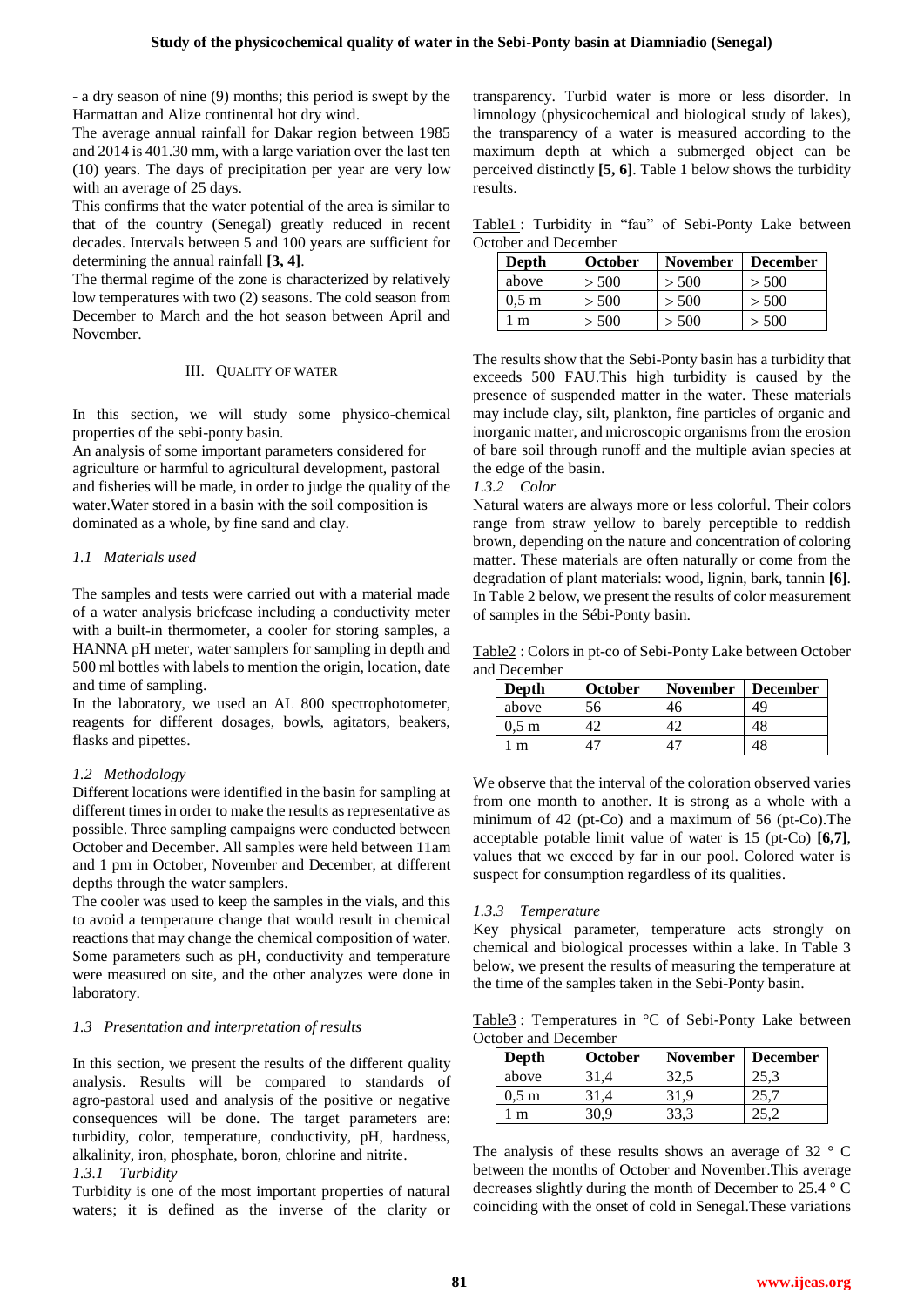in the thermal water regime strongly affect the distribution of living species. But they have no particular effect on agro-pastoral use.

# *1.3.4 Conductivity*

Conductivity is an indicator of the content of dissolved salts in water **[6]**. It is greatly influenced by the geochemical nature of the rocks that make up the watershed. Substances from rock alteration often affect pond water and cause variation in conductivity. The water hardness (calcium, bicarbonates, magnesium) is also one of the conductivity variables. In Table 4 below, we present the results of measuring the conductivity of samples Sebi-Ponty basin.

Table 4 : Conductivity in μs / cm of Sebi-Ponty lake between October and December

| Depth            | <b>October</b> | <b>November</b> | <b>December</b> |
|------------------|----------------|-----------------|-----------------|
| above            | 481            | 501             | 543             |
| 0.5 <sub>m</sub> | 484            | 500             | 541             |
| m                | 484            | 492             | 540             |

The results show an increasing trend in the conductivity rate between October and December.

In the same way as pH, conductivity is strongly influenced by temperature, the biological processes of the basin, but also by the calco-carbonic equilibrium **[6, 8, 9]**. This explains the weakness of our conductivity values during the rainy season due to dilution by rain. During the dry season, this value has a growing trend due to evaporation and strong biological activity in December due to the more favorable climate.

The conductivity can't be directly proportional to the mineralization; it is also a function of the chemical composition of the water and the mobility of the ions

# *1.3.5 pH*

 $pH$  measures the concentration of  $H + i$ ons. The pure natural water is neutral (when the pH is equal to 7). The pH of a water represents its acidity or alkalinity, it varies between 0 - 14 and is an important indicator of the quality of a water. In Table 5 below, are presented pH measurement results Sebi-Ponty basin between October and December.

Table5 : Ph of Sebi-Ponty basin between October and December

| Depth            | <b>October</b> | <b>November</b> | <b>December</b> |
|------------------|----------------|-----------------|-----------------|
| above            | .9             |                 | 9,00            |
| 0.5 <sub>m</sub> |                |                 | c               |
|                  |                |                 | 9,01            |

The results in Table 5 show a variation of the increasing pH between October and November with a slight decline in December.

Temperature variation as well as certain biological processes such as organic matter decomposition and photosynthesis can be the causes of this pH variation. The rise in temperature is a decreasing factor of the solubility of  $CO<sub>2</sub>$  and consequently, decreases the pH value. By cons,  $CO<sub>2</sub>$  and  $HCO<sub>3</sub>$ - ions are used in the plant photosynthesis process, resulting in a pH increase during this period **[10]**.

Water with a pH of less than 5 may cause excessive concentrations of toxic substances such as metabolic acidosis that is bad for cattle and goats.

For fish use, it is not advisable to be in an acid pH of about 4.5, very dangerous for most fish **[11]**. The pH upper limit is about 9.2 for trout **[11]**.

The values obtained in this study show that our basin is not acidic, so the risks associated with agro-pastoral use are zero. By cons, a very basic water (pH greater than 9) may promote dissociation of ammonium ions in favor of ammonia ions. However, the basins waters may be toxic to eggs and fish fry at ammonia concentrations greater than 0.008 mg / l, the upper tolerable limit being 0.02 mg / l **[10]**. We are generally within the acceptable limit of basicity except in November which has a pH slightly above the tolerance limit.

Nevertheless, since the standard pH for drinking animals requires values between 6.5 and 9.5 **[12]**, the practice of this activity in our basin is without problem.

## *1.3.6 Hardness*

Natural waters are rich in mineral salts, and much of the chemical analysis of these waters consists of determining the most abundant cations and anions. In natural waters, these cations are calcium and magnesium then sodium  $Na<sup>+</sup>$  and finally potassium K<sup>+</sup>. These are basically the Ca<sup>2+</sup> and Mg<sup>2+</sup> which are responsible for the hardness.

These magnesium and calcium ions come from the alteration of the bedrock. The use of hard water for watering plants can cause the drip of clog system **[13]**.Table 6 below presents the water hardness measurement results from October to December.

 $Table6$ : Hardness in mg/L (CaCO<sub>3</sub>) of Sebi-Ponty basin between October and December

| Depth            | <b>October</b> | <b>November</b> | <b>December</b> |
|------------------|----------------|-----------------|-----------------|
| above            | 48             | 50              | 50              |
| 0.5 <sub>m</sub> | 48             | 49              | 50              |
| l m              | 49             | 49              | 49              |

The precipitation of magnesium and calcium bicarbonate in the form of sequins after evaporation of the water from the drip tends to clog the holes. But it will have the advantage of protecting the pipe against corrosion if the deposit is uniform. By cons, if the deposit is not uniform, there may be an acceleration of corrosion at some point in the piping.

The same phenomenon is observed in the industrial pipelines of water, especially in the pipes of transport **[14].**

Our basin contains fresh water as a whole (between 48 and 50 mg / L CaCO<sub>3</sub>) up to 1 m deep.

# *1.3.7 Alkalinity*

Alkalinity is a measure of the power of water to neutralize acids. In other words, alkalinity measures the water resistance according to variation of pH. This water neutralizing power is strongly linked to the presence of calcium bicarbonate and magnesium dissolved in water. In Table 7 below, results are presented on the alkalinity of water from October to December.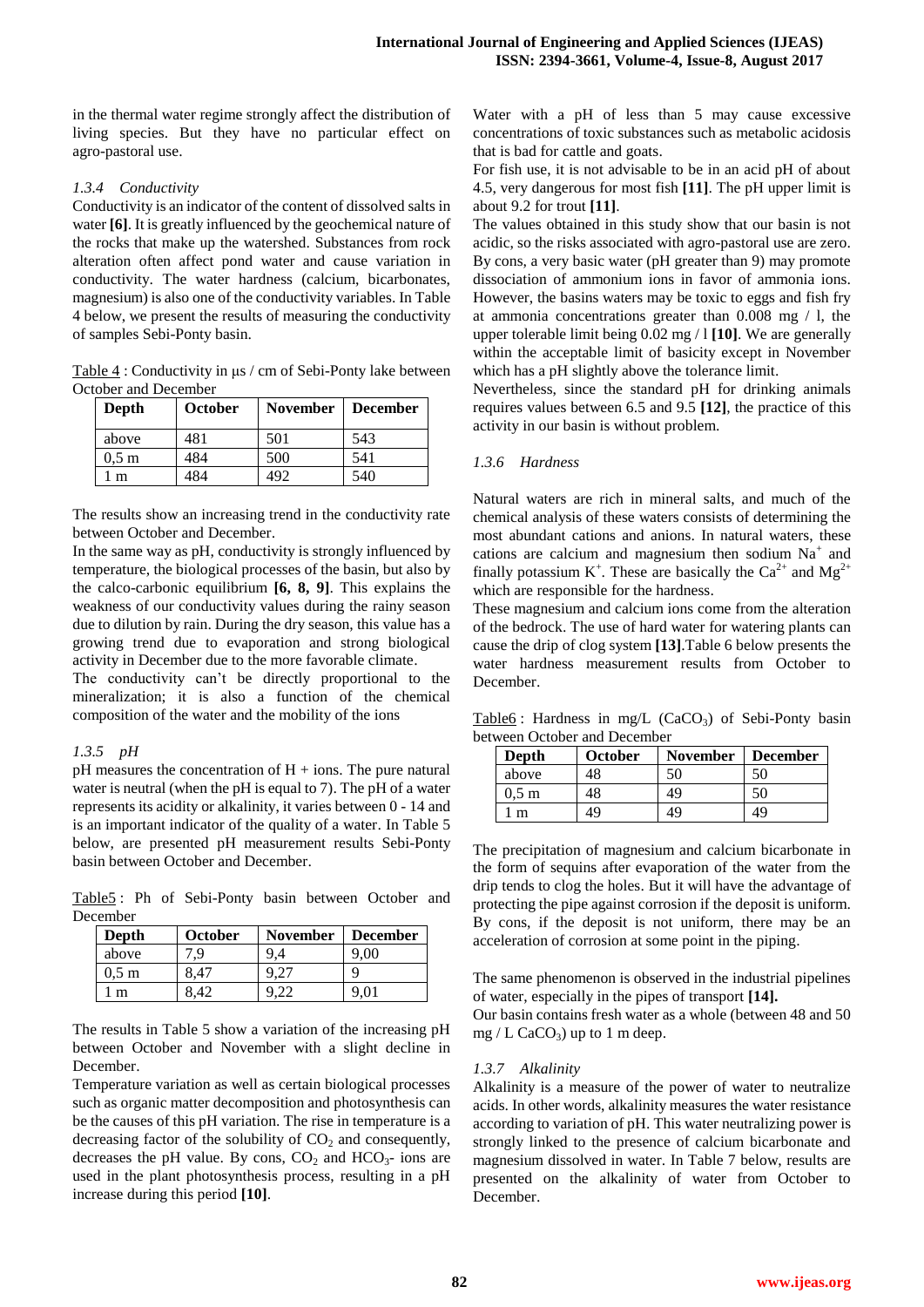| Table7: Alkalinity in mg / 1 of Sebi-Ponty basin between |  |  |  |  |
|----------------------------------------------------------|--|--|--|--|
| October and December                                     |  |  |  |  |

| Depth            | <b>October</b> | <b>November</b> | December |
|------------------|----------------|-----------------|----------|
| above            | 253            |                 | 16       |
| 0.5 <sub>m</sub> |                |                 |          |
| m                | 253            |                 | 18       |

In irrigation water, it is advisable to have an alkalinity level of less than 200 mg/l **[15, 16].** But aquatic animals can live and reproduce easily in alkalinities up rates of 400 mg/l **[17]**.

In our basin, we sometimes see peaks that exceed the limit of tolerance in irrigation, especially in October. But overall, the November and December we are well below the limit values of tolerance.

Nevertheless, alkalinity is an important parameter in fish farming, it buffers the pH and contributes to its stability. It's this direct connection between alkalinity and pH that the limits of tolerance of alkalinity are often fixed as a function of the pH of the water. If the water pH is less than 6.5, it is advisable to have an alkalinity of between 15 and 20 mg/l for fish production **[18]**. For cons, the range of alkalinity concentration recommended for breeding fish is between 75 and 200 mg/l **[19]**.

#### *1.3.8 Iron*

Iron is a parameter naturally found in water either in soluble form such as ferrous iron (bivalent iron existing in dissolved form  $\text{Fe}^{2+}$  or  $\text{Fe} (\text{OH})^+$ ), either in complex form such as ferric iron (trivalent iron:  $Fe<sup>3+</sup>$  met the condition precipitate  $Fe(OH)<sub>3</sub>$ . In Table 8 below, is presented the measurement results on the level of iron in the water from October to December.

Table8 :Iron content (mg / l) of Sebi-Ponty basin between October and December

| Depth           | <b>October</b> | <b>November</b> | <b>December</b> |
|-----------------|----------------|-----------------|-----------------|
| above           |                |                 |                 |
| $0.5 \text{ m}$ | 0.5            |                 |                 |
| m               |                |                 |                 |

In small quantities, iron is useful for plants; but in excess, it clogs the transmitters. An iron content of between 1 and 2 mg/l in irrigation water is considered optimal for plant nutrition **[14,20]**.On the other hand, for fish reproduction, the iron content in water must be less than 0.3 mg/l for small fish, and 0.5 mg/l for large fish **[20]**. This tolerance for fish farming is almost of the same order as for the watering of animals, which is also of the order of 0.3 mg /l **[21]**. A high concentration of iron causes an unpleasant taste to animal consumption.

In our case the average concentration being greater than 3, a solution is necessary to bring this concentration to an acceptable value.

#### *1.3.9 Phosphate*

Phosphate is involved in energy transfer (ATP), transmission of hereditary characteristics (nucleic acids)

photosynthesis and carbohydrate degradation. This is essential for flowering, fruit setting, early maturity, fruit growth and seed maturation. The phosphate has no specific toxicity; it is its presence in excess and especially in the aquatic environment that can be the cause of the eutrophication of the environment. The eutrophication of aquatic environments leads to the proliferation of aquatic plants, algae and cyanobacteria. In Table 9 below, the results of measurement of phosphate levels in water from October to December are presented.

Table9 : Phosphate (mg/l) content of Sebi-Ponty basin between October and December

| Depth            | October | <b>November</b> | <b>December</b> |
|------------------|---------|-----------------|-----------------|
| above            | > 80    | > 80            | > 80            |
| 0.5 <sub>m</sub> | > 80    | > 80            | > 80            |
| m                | - 80    | > 80            | > 80            |

Indispensable to plant growth and development, phosphate plays an essential role in the root system, in photosynthesis and in plant reproduction **[22].**

The analysis of our results in the table above shows a high phosphate level in all the basin samplings and this is a great advantage for the plants.

Generally, this high value of the phosphate concentration does not pose problems in the biological activity of the basins. Its presence has no particularly detrimental effects, but it is an indicator of anthropogenic pollution **[10]**.

#### *1.3.10 Boron*

Boron is a trace element necessary for growth of plant but at a low concentration in irrigation water. It participates in the translocation of sugars into sugars-boron which allows it to cross the membranes and end up at the root in order to allow breathing. Boron is essential in protein synthesis, plant flowering and nitrogen metabolism.

It is a very toxic element for plants with different degrees of concentration depending on the plant. For example, a study by a US organization **[23]** established tolerance limits for individual plant families, the results of which are shown in Table 10 below:

Table 10 : Classification of boron tolerance limit for plants **[23]**

| $< 0.5$ mg/l   | Satisfactory for all species                                                                       |  |  |  |
|----------------|----------------------------------------------------------------------------------------------------|--|--|--|
| $0,5$ à 1 mg/l | Satisfactory for most of the crops<br>(however sensitive plants may have<br>their affected leaves) |  |  |  |
| $1$ à $2$ mg/l | Also suitable for certain species:<br>production of sensitive species is<br>reduced                |  |  |  |
| $> 2$ mg/l     | give<br>Only very tolerant plants<br>satisfactory productions                                      |  |  |  |

Table 11 below presents the results of measurements of boron in water from November to December in our Sebi-Ponty basin.

Table11 : Boron content (mg/l) of Sebi-ponty basin between November and December

| Depth            | <b>November</b> | <b>December</b> |
|------------------|-----------------|-----------------|
| above            |                 |                 |
| 0.5 <sub>m</sub> |                 |                 |
|                  |                 |                 |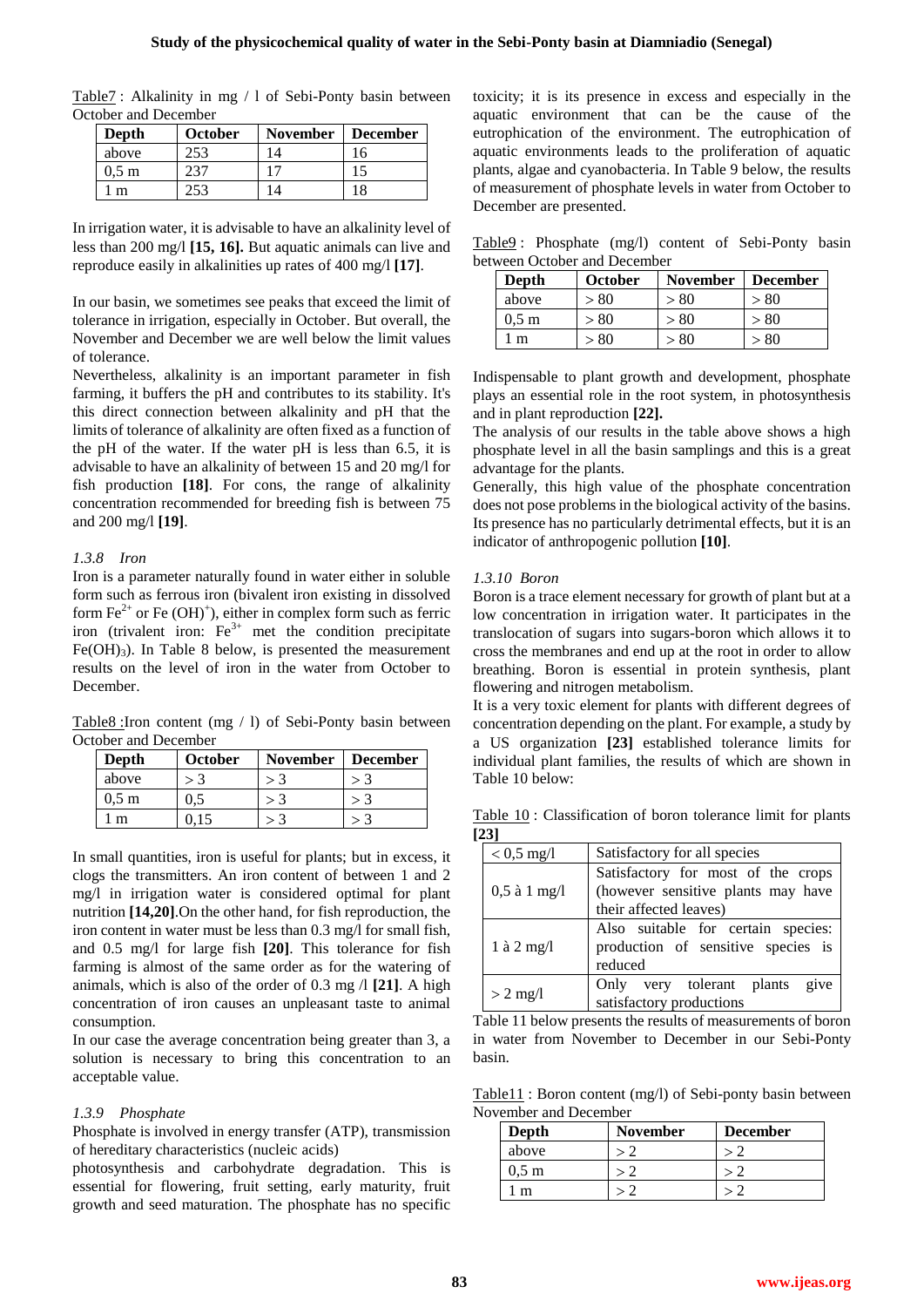The results obtained during these measurement campaigns in the basin Sebi-Ponty show a boron concetration in water greater than the tolerance limit (greater than 2 mg/l rate).

In general, it is advisable not to exceed 0.8 mg/l of boron in irrigation water in order to avoid toxic accumulation with sensitive crops such as garlic, beans, citrus fruit, cherry, orange tree, wheat, sesame, avocado, etc. **[15]**.

On the animal side, excess boron can affect their health. Absorbed, boron disperses in the body before it is rapidly excreted in part, the other part, incorporated into the bones, will take longer to be eliminated. Boron can also in some cases disrupt the development and reproduction of fetus. However, some species such as algae, bacteria, adult fish and invertebrates are more tolerant to boron excess.

Unfortunately there is not yet an economical solution to eliminate the boron contained in the irrigation water and even less of an amendment capable of eliminating its toxic effects. The solution we propose to prevent boron risks is to give priority to crops of more tolerant species such as cabbage, celery, turnip, corn, artichoke, tomato, alfalfa, parsley, asparagus, red pepper, carrot , radish, potato, cucumber **[23]**.

# *1.3.11 Chloride*

Chlorine is an ubiquitous element in nature and available in aqueous solution as an anion of chloride (CI<sup>-</sup>) and it is in this form that it is absorbed by plants. Table 12 below presents the measurement results for chloride in water from November to December.

Table12 : Chloride (mg/l) content of Sebi-Ponty Lake between November and December

| Depth           | <b>November</b> | <b>December</b> |
|-----------------|-----------------|-----------------|
| above           |                 |                 |
| $0.5 \text{ m}$ |                 |                 |
| m               |                 |                 |

As a regulator, chloride contributes to the regulation of nitrite levels in water, is involved in cellular elongation, the opening of stomata but also maintains hydration and turgor.

It's advisable to have water with a chloride content is between 0 and 100 mg/l for plant irrigation **[6, 13]**.

The chloride contents obtained in our basin vary between 0.12 and 0.21 mg/l. They are very good compared to the maximum value of 100 mg/l defined by the tolerance of irrigation water. This allows us to conclude that the waters of Sebi-Ponty pool is safe for agricultural activities but also for the development of dependent species, especially aquatic species whose proliferation is blocked by this parameter.

# *1.3.12 Nitrite*

Nitrites are unstable chemical elements because they are intermediate to nitrification, (biologically oxidizing ammonium to nitrate) **[24, 25].** They are toxic to plants and animals. In the blood of animals, nitrites react with hemoglobin and form a component called methemoglobin which has the properties of reducing the ability of the blood to carry oxygen.

Indeed, they are powerful oxidants which, in the organism of animals, have the capacity to transform hemoglobin into methemoglobin.

Nitrites are considered to be very harmful pollutants to human health and to animals (the normal nitrite level is set by World Health Organization at 0.1mg/l).

Table 13 below shows the measurement results on the nitrite levels in water from October to December.

Table13 : Nitrite content (mg/l) of Sebi-Ponty Lake between October and December

| Depth            | October | <b>November</b> | <b>December</b> |
|------------------|---------|-----------------|-----------------|
| above            | > 0.5   | > 0.5           | > 0.5           |
| 0.5 <sub>m</sub> | > 0.5   | > 0.5           | > 0.5           |
| ∣m               | > 0,5   | > 0.5           | > 0.5           |

Often the nitrite tolerance limits are given as a function of the chloride concentration in the water, because being intimately related. Table 14 below proposes an assessment of the nitrite content correlated with that of the chloride **[10]**:

Table14 : Tolerance threshold for nitrite in fish-bearing waters in relation to the presence of chloride

| <b>Chloride</b><br>(mg/l) | content   Nitrite | tolerance<br>threshold (mg/l) |
|---------------------------|-------------------|-------------------------------|
| < 10                      |                   | 0.02                          |
| $10 - 20$                 |                   | 0.05                          |
| >20                       |                   | 0.10                          |

It should be noted that the limit of tolerance for animal potability of water is much greater; it is of the order of 3 mg/l **[6, 26]**.

In our lake, we have a chloride concentration less than 10 mg/l (between 0.12 and 0.21 mg/l see Table 12). Thus, according to Table 14, the nitrite tolerance threshold is 0.02 mg/l for better use in fish farming.

This tolerance threshold is largely exceeded on all samples taken in Sebi-Ponty between October and December because they have nitrite contents above 0.5 mg/l (limit value of our measuring device).

This means that fish farming is risky in this basin if solutions are not found beforehand.

# *1.4 Conclusion*

This study allowed us to assess the physicochemical quality of the waters of Sebi-Ponty, used for a long time by the population for animal drinking, off-season agriculture and often even household needs. Today, in light of our results, it is established that this water is therefore not drinking unfit for domestic consumption. Moreover, its agricultural and pastoral use require prior to treatment in order to increase yield. This is due to the presence in excess of certain components such as boron, iron and nitrites.

Pending resolution of this problem, operator's awareness campaign is needed to help this population to better use.

For example, to prevent boron risks, it is important to cultivate tolerant species such as cabbage, celery, turnip, maize, artichoke, tomato, alfalfa, parsley, asparagus, bell pepper red, carrot, radish, potato, cucumber **[23]**.

This study is not exhaustive as not taking into account other elements that can be as harmful to agricultural use, such as